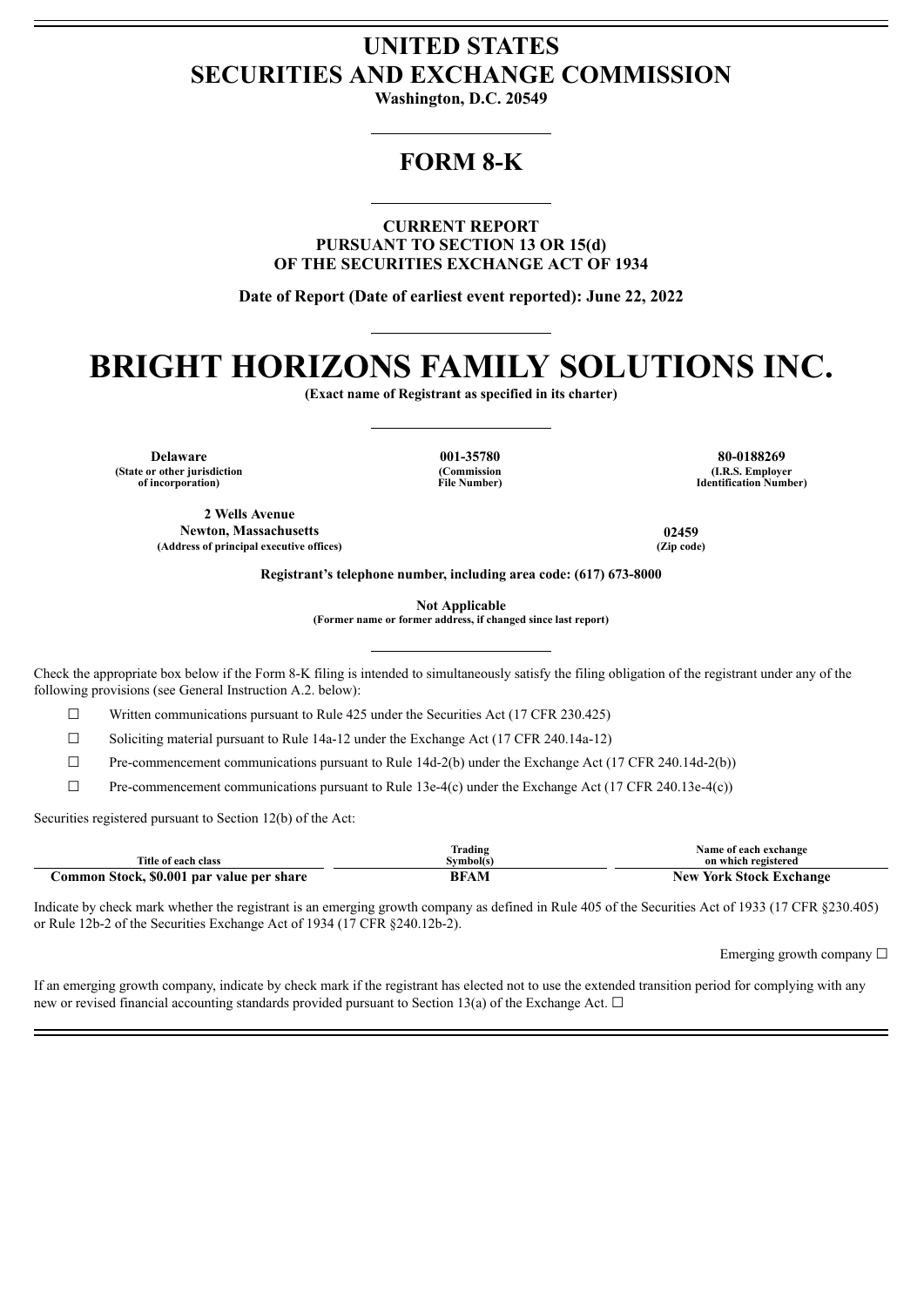#### **Item 5.07 Submission of Matters to a Vote of Security Holders**

On June 22, 2022, the Company held its annual meeting of shareholders pursuant to notice duly given. Set forth below are the final voting results for each of the matters submitted to a vote of the shareholders. For more information about the proposals set forth below, please see the Company's definitive Proxy Statement as filed with the Securities and Exchange Commission on April 28, 2022.

*Proposal One: Election of Directors*

All of the Board's nominees for director were elected to serve on the Company's Board of Directors for a term of three years, as follows:

| Nominee            | <u>For</u> | Against   | Abstain | <b>Broker Non-Votes</b> |
|--------------------|------------|-----------|---------|-------------------------|
| Lawrence M. Alleva | 54.492.276 | 1.309.761 | 35,440  | 697.572                 |
| Joshua Bekenstein  | 50.940.878 | 4.863.030 | 33.569  | 697.572                 |
| David H. Lissy     | 53.905.989 | 1.838.787 | 92.701  | 697.572                 |

*Proposal Two: Advisory Vote on Named Executive Of icer Compensation*

The Company's shareholders approved, on an advisory basis, the compensation paid by the Company to its named executive officers, as follows:

| For                                        | <b>\gainst</b><br>-----         | ∖bstain          | Broker Non-Votes                  |
|--------------------------------------------|---------------------------------|------------------|-----------------------------------|
| $\overline{AB}$<br>$\Delta \Lambda$<br>50. | 2.547.207<br>$\Delta$<br>.<br>. | $\sqrt{2}$<br>46 | $\sim$ $\sim$ $\sim$ $\sim$<br>nч |

#### *Proposal Three: Ratification of the Company's Independent Registered Public Accounting Firm*

The Company's shareholders ratified the appointment of Deloitte & Touche LLP as the Company's independent registered public accounting firm for the fiscal year ending December 31, 2022, as follows:

| For      | Against<br> | Abstain |
|----------|-------------|---------|
| 54609295 | 893528      | 32.226  |

The proposal to ratify the appointment of Deloitte & Touche LLP was a routine matter and, therefore, there were no broker non-votes relating to that matter.